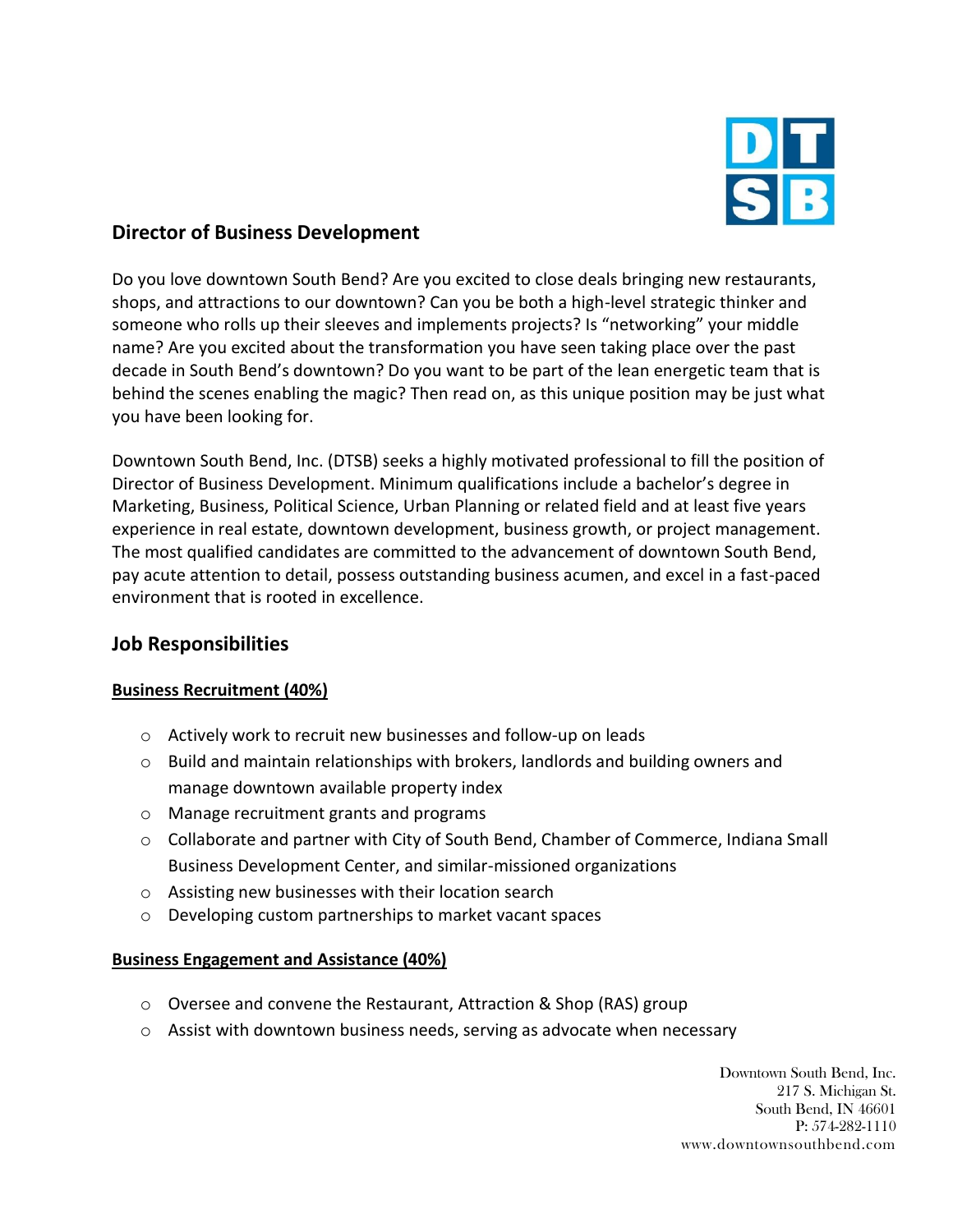- o Serve as DTSB's liaison to the Downtown Dining Alliance
- $\circ$  Introduce and manage various business development initiatives (i.e., Downtown Dollars, enhancement grants, Small Business Saturday, Pop-up shops, Riverfront Liquor Licensing)
- o Onboard new businesses and coordinate ribbon cuttings
- o Secure commitments from DTSB businesses for marketing and community partnership opportunities

## **Communications and Development (10%)**

- o Serve as DTSB representative to neighborhood groups and external business/professional associations
- o Communicate with media on topics related to business development
- o Develop marketing and promotional strategies for DTSB and downtown businesses
- o Research and apply for grant programs to assist downtown development
- o Research and apply for awards to recognize downtown business development

## **Administration (10%)**

- o Prepare reports for the DTSB Board of Directors and City of South Bend
- o Oversee intern(s) as available
- o Assist with downtown events and other projects as assigned

# **Personal Characteristics**

- $\circ$  Resourcefulness: we're a small organization with a lot of work to do, and often that means coming up with solutions from scratch.
- $\circ$  Dependability: your teammates can count on you to follow through and help wherever you can.
- $\circ$  Adaptability: success with our team means being responsive to changing situations and new opportunities.
- o Technological aptitude: you don't need to be an IT whiz, but we need someone who is quick to learn and adopt new software-based solutions to improve performance.
- $\circ$  Positivity and sense of humor: in our line of work we get thrown a lot of curve balls being able to have fun, assume the best in others, and see the positive are key in responding to the unexpected.

The DTSB Director of Business Engagement reports directly to the Executive Director.